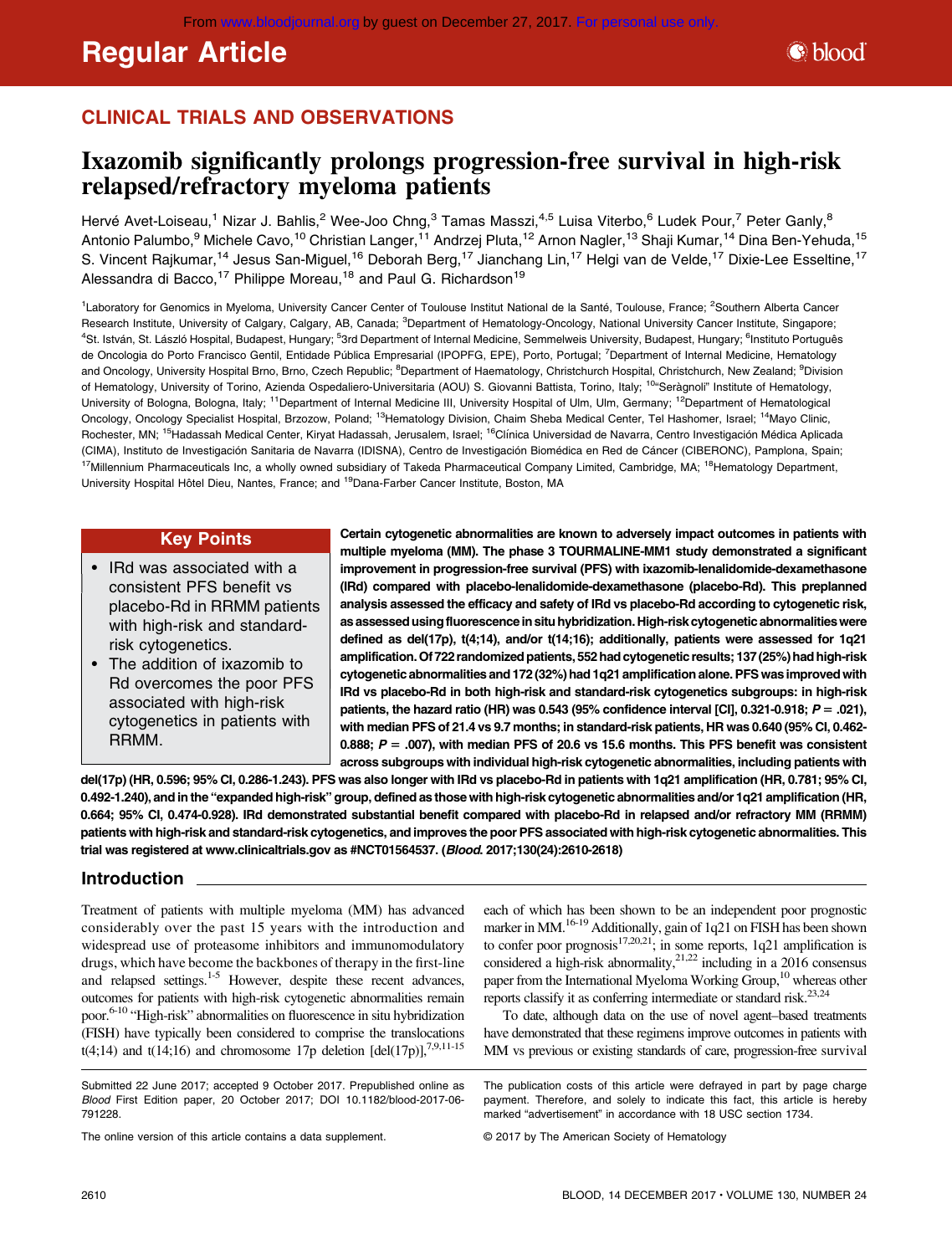(PFS) and overall survival (OS) nonetheless remain poorer for patients with high-risk cytogenetic abnormalities compared with those with standard-risk cytogenetics.<sup>11-13,15</sup> The International Myeloma Working Group recently advised that newly diagnosed MM patients with high-risk cytogenetics should receive a combination of a proteasome inhibitor with lenalidomide or pomalidomide and dexamethasone,<sup>10</sup> noting the positive impact of these regimens on outcomes in patients with specific poor-prognosis abnormalities. Nevertheless, there remains a need for additional active therapeutic options for patients with high-risk cytogenetics, including regimens that allow for prolonged treatment and thus may offer extended disease control.

The phase 3, randomized, double-blind, placebo-controlled TOURMALINE-MM1 (NCT01564537) study evaluated the efficacy and safety of the oral proteasome inhibitor ixazomib in combination with lenalidomide-dexamethasone (Rd; ixazomib-lenalidomidedexamethasone [IRd]) in 722 patients with relapsed and/or refractory MM (RRMM). The findings demonstrated a 35% improvement in PFS with IRd compared with placebo-lenalidomide-dexamethasone (placebo-Rd) (hazard ratio [HR], 0.74; 95% confidence interval [CI], 0.587-0.939;  $P = .01$ ), with limited additional toxicity with this alloral triplet regimen.<sup>25</sup> These data led to the approval (first in the United States and subsequently in the European Union and many other countries) of ixazomib, in combination with Rd, for the treatment of patients with MM who have received at least 1 prior therapy. A key secondary end point of the TOURMALINE-MM1 study was OS in patients with del(17p), making it 1 of the first trials to be powered to prospectively assess survival in this patient subgroup; an additional secondary end point was outcomes in patients with high-risk cytogenetic abnormalities. Here, we report prespecified and post hoc analyses of the efficacy and safety of IRd vs placebo-Rd according to cytogenetic risk status, including analyses in patients with specific high-risk cytogenetic abnormalities. We also evaluated the impact of the size of the "high-risk" clone on the clinical outcome in MM patients with high-risk cytogenetic abnormalities by using different cutoffs for defining positivity.

### Methods

### Study design and participants

The global, randomized, double-blind, placebo-controlled, phase 3 TOURMALINE-MM1 study enrolled patients from 147 sites in 26 countries between 28 August 2012 and 27 May 2014. Adult patients with RRMM who had received 1 to 3 prior lines of therapy were eligible, including primary refractory patients; patients who were refractory to prior lenalidomide or proteasome inhibitor–based therapy were not eligible. Full eligibility criteria have been previously reported.<sup>25</sup> Patients were randomized double-blind in a 1:1 ratio to receive ixazomib 4 mg orally or matching placebo on days 1, 8, and 15 of 28-day cycles, together with lenalidomide 25 mg orally on days 1 to 21 and dexamethasone 40 mg orally on days 1, 8, 15, and 22. Treatment was continued until disease progression or unacceptable toxicity. Response and disease progression were evaluated by an independent review committee blinded to both patient assignment and investigator assessment.

The study was performed in accordance with the International Conference on Harmonization, the Guidelines for Good Clinical Practice, appropriate regulatory requirements, and with approval of institutional review boards at individual enrolling institutions. All patients provided written informed consent.

The primary end point was PFS; key secondary end points were OS in the intent-to-treat population and OS in patients with del(17p). Other prespecified secondary end points included overall response rate, rate of complete response (CR) plus very-good-partial response (VGPR), duration of response, time to progression (TTP), PFS in patients with high-risk cytogenetics, and safety. A list of all study end points has been reported previously.<sup>25</sup>

### **Assessments**

Cytogenetic abnormalities were rigorously assessed on  $CD138<sup>+</sup>$  sorted cells from bone marrow samples collected at study entry using FISH at a Clinical Laboratory Improvement Amendments (CLIA)-certified central laboratory. If central laboratory results were not available, local laboratory cytogenetic results were used. High-risk cytogenetic abnormalities were defined as del(17p), t(4;14), and/or t(14;16). Standard-risk cytogenetics were defined as the absence of highrisk abnormalities in evaluable samples. Cutoff values for defining the presence of del(17p), t(4;14), and t(14;16) were, per protocol, based on the false-positive rates (technical cutoffs) of the Kreatech FISH probes used. These were 5%, 3%, and 3% positive cells, respectively. Additionally, patients were assessed for the presence of 1q21 amplification by FISH (3% cutoff). Post hoc analyses were performed using different cutoff values for defining the presence of del(17p), t(4;14), and 1q21 amplification abnormalities. Efficacy data were analyzed in: patient subgroups defined by the presence of each individual cytogenetic abnormality [ie, del(17p) alone or in combination with 1 of the translocations; t(4;14) alone; t(14;16) alone; or 1q21 amplification alone]; high-risk patients [defined by any of del(17p),  $t(4;14)$ , or  $t(14;16)$ ] vs standard-risk patients; and an expanded high-risk subgroup [defined as patients with any of del(17p), t(4;14), t(14;16), or 1q21 amplification]. Safety data were evaluated according to the presence or absence of high-risk features.

### Statistical analysis

Group sequential design was used in the study and total sample size was calculated to provide 80% power (2-sided  $\alpha$ , 0.05) to test for a 30% improvement in OS (assumed HR of 0.77), which is also sufficiently powered to demonstrate PFS superiority (HR, 0.74). Kaplan-Meier methodology was used to estimate time-to-event distributions, with stratified log-rank tests and Cox models  $(\alpha = 0.05, 2$ -sided) used for interarm comparisons of time-to-event end points. All statistical analyses were performed using SAS 9.2 and above.

Data were collected, analyzed, and interpreted by the authors and the sponsor. All authors had full access to the data and agreed to be accountable for the accuracy and integrity of the data and analyses.

### Results

### Patients and cytogenetic assessment

A total of 722 patients were enrolled in the TOURMALINE-MM1 study (IRd,  $n = 360$ ; placebo-Rd,  $n = 362$ ). Of these, 552 patients (76%) had cytogenetic results (274 and 278 in the IRd and placebo-Rd groups, respectively), including 137 with the high-risk cytogenetic abnormalities del(17p),  $t(4;14)$ , or  $t(14;16)$  (high-risk group; IRd,  $n = 75$ ; placebo-Rd,  $n = 62$ ), 172 with 1q21 amplification alone  $(IRd, n = 80; placebo-Rd, n = 92)$ , and 309 with any of the assessed cytogenetic abnormalities del(17p), t(4;14), t(14;16), or 1q21 amplification (expanded high-risk group; IRd,  $n = 155$ ; placebo-Rd,  $n = 154$ ). In 133 (97%) of the high-risk patients, cytogenetic results were confirmed by the central laboratory, and local laboratory data were used for the remaining 4 patients (3%). In the IRd and placebo-Rd groups, 36 and 33 patients (10% overall), respectively, had del(17p) [alone or in combination with  $t(4;14)$  or t  $(14;16)$ ], 36 and 25 patients (8% overall) had t(4;14) alone, and 3 and 4 patients (1% overall), respectively, had t(14;16) alone; efficacy and safety have not been analyzed in this latter subgroup due to the small numbers of patients included. Baseline demographic and disease characteristics in the high-risk, standardrisk, and expanded high-risk groups are shown in Table 1.

### Efficacy by cytogenetic risk status

The addition of ixazomib to Rd decreased the risk of disease progression in high-risk patients (Figure 1A; HR, 0.543 [95% CI,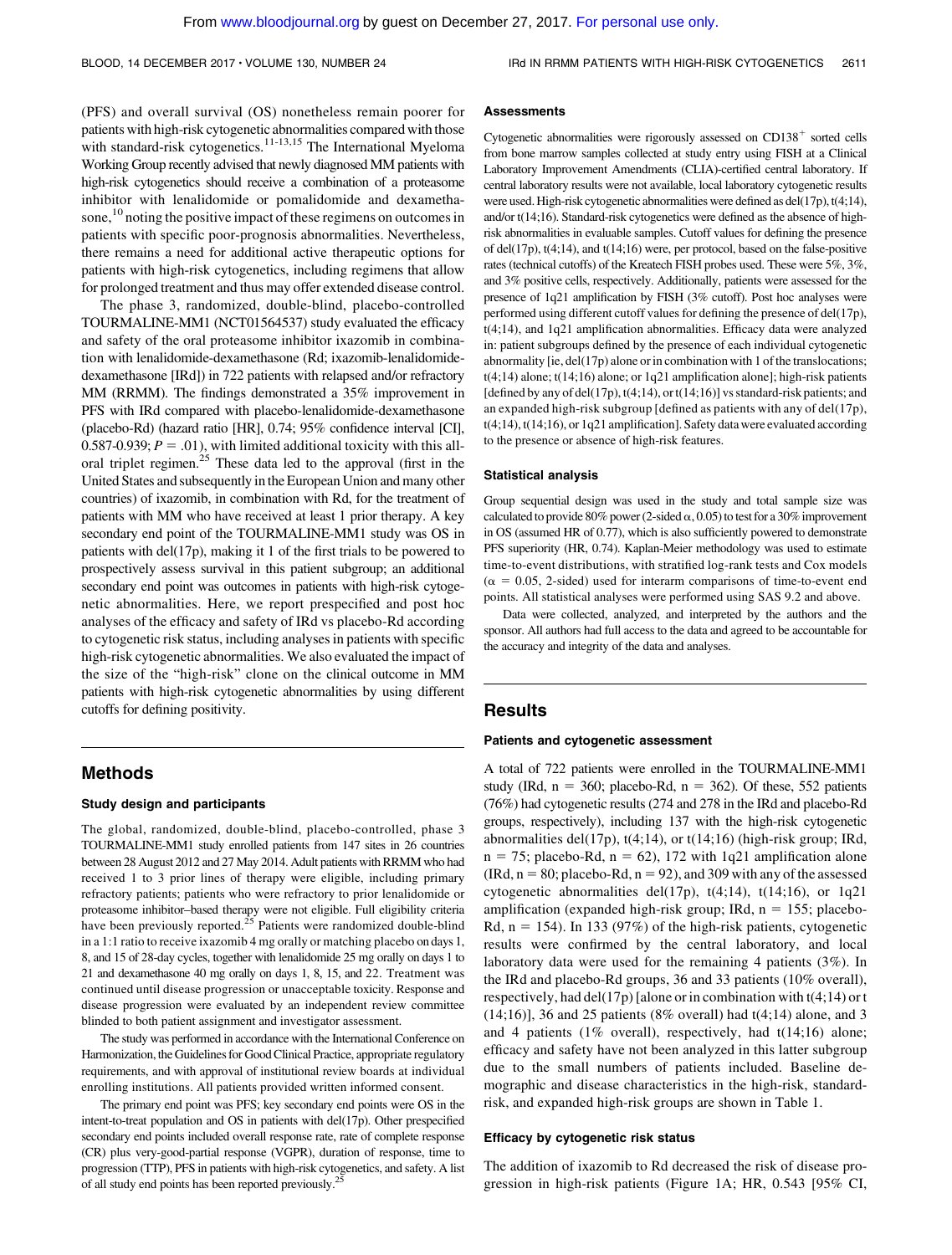### 2612 AVET-LOISEAU et al BLOOD, 14 DECEMBER 2017 · VOLUME 130, NUMBER 24

### Table 1. Baseline characteristics of the high-risk, standard-risk, and expanded high-risk cytogenetics populations

|                         |                        | <b>IRd</b>                  |                                  | Placebo-Rd             |                             |                                  |  |
|-------------------------|------------------------|-----------------------------|----------------------------------|------------------------|-----------------------------|----------------------------------|--|
|                         | High risk,<br>$n = 75$ | Standard risk.<br>$n = 199$ | Expanded high risk,<br>$n = 155$ | High risk,<br>$n = 62$ | Standard risk.<br>$n = 216$ | Expanded high risk,<br>$n = 154$ |  |
| Median age (range), y   | 67.0 (45-86)           | 67.0 (38-91)                | 67.0 (38-91)                     | 66.0 (45-89)           | 66.0 (30-88)                | 66.0 (43-89)                     |  |
| Male sex                | 41 (55)                | 120 (60)                    | 85 (55)                          | 25 (40)                | 127 (59)                    | 76 (49)                          |  |
| White race              | 63 (84)                | 174 (87)                    | 136 (88)                         | 51 (82)                | 181 (84)                    | 125(81)                          |  |
| ISS stage at screening  |                        |                             |                                  |                        |                             |                                  |  |
| I or II                 | 68 (91)                | 170 (85)                    | 136 (88)                         | 51 (82)                | 189 (88)                    | 131 (85)                         |  |
| Ш                       | 7(9)                   | 29 (15)                     | 19 (12)                          | 11(18)                 | 27(13)                      | 23(15)                           |  |
| Creatinine clearance,   |                        |                             |                                  |                        |                             |                                  |  |
| mL/min                  |                        |                             |                                  |                        |                             |                                  |  |
| $30$                    | 1(1)                   | 2(1)                        | 2(1)                             | 0                      | 5(2)                        | 1 $(< 1)$                        |  |
| 30-50                   | 6(8)                   | 16(8)                       | 8(5)                             | 11(18)                 | 31(14)                      | 21(14)                           |  |
| >50                     | 68 (91)                | 181 (91)                    | 145 (95)                         | 51 (82)                | 179 (83)                    | 132 (86)                         |  |
| Lines of prior therapy  |                        |                             |                                  |                        |                             |                                  |  |
|                         | 45 (60)                | 111 (56)                    | 92 (59)                          | 34 (55)                | 124 (57)                    | 92(60)                           |  |
| 2 or 3                  | 30(40)                 | 88 (44)                     | 63 (41)                          | 28 (45)                | 92 (43)                     | 62 (40)                          |  |
| <b>Disease status</b>   |                        |                             |                                  |                        |                             |                                  |  |
| Relapsed                | 53 (71)                | 157 (79)                    | 116 (75)                         | 47 (76)                | 164 (76)                    | 110(71)                          |  |
| Refractory              | 9(12)                  | 21(11)                      | 18 (12)                          | 10(16)                 | 24(11)                      | 28(18)                           |  |
| Relapsed and refractory | 13(17)                 | 20(10)                      | 21(14)                           | 5(8)                   | 28 (13)                     | 16(10)                           |  |
| <b>Prior therapies</b>  |                        |                             |                                  |                        |                             |                                  |  |
| PI-exposed              | 57 (76)                | 133 (67)                    | 106 (68)                         | 49 (79)                | 145 (67)                    | 105(68)                          |  |
| PI-naive                | 18 (24)                | 66 (33)                     | 49 (32)                          | 13(21)                 | 71 (33)                     | 49 (32)                          |  |
| Prior lenalidomide      | 9(12)                  | 28(14)                      | 20(13)                           | 8(13)                  | 20(9)                       | 16(10)                           |  |
| Prior thalidomide       | 33 (44)                | 89 (45)                     | 76 (49)                          | 27(44)                 | 106 (49)                    | 72 (47)                          |  |
| Thalidomide-refractory  | 11(15)                 | 17(9)                       | 23(15)                           | 10(16)                 | 30(14)                      | 25(16)                           |  |
| Prior SCT               | 47 (63)                | 115 (58)                    | 95(61)                           | 28 (45)                | 120 (56)                    | 72 (47)                          |  |

Data are n (%) unless otherwise stated.

ISS, International Staging System; PI, proteasome inhibitor; SCT, stem cell transplant.

0.321-0.918], log-rank test P value, .021) and median PFS was 21.4 and 9.7 months with IRd and placebo-Rd, respectively. PFS was also longer with IRd vs placebo-Rd among subgroups of patients defined by the presence or absence of individual high-risk cytogenetic abnormalities (Figure 2A-B). In the del(17p) and  $t(4;14)$  subgroups, the respective HRs were 0.596 (95% CI, 0.286-1.243) and 0.645 (95% CI, 0.250-1.663), with median PFS of 21.4 vs 9.7 months, and 18.5 vs 12.0 months, respectively, in the IRd vs placebo-Rd groups. PFS was also improved with IRd vs placebo-Rd in standard-risk patients (Figure 1A; HR, 0.640 [95% CI, 0.462-0.888],  $P = .007$ ) and median PFS was 20.6 and 15.6 months, respectively.

Among patients with 1q21 amplification alone (IRd,  $n = 80$ ; placebo-Rd,  $n = 92$ ), the HR for PFS was 0.781 (95% CI, 0.492-1.240) in favor of IRd and the medians were 15.4 vs 11.3 months in the IRd vs placebo-Rd groups, respectively (Figure 2C). Combining patients with 1q21 amplification alone with the high-risk group, to form the expanded high-risk group, PFS was improved with IRd vs placebo-Rd (Figure 1B). In patients in the expanded high-risk group, the HR was 0.664 (95% CI, 0.474-0.928;  $P = .016$ ), and with 62 and 83 events, respectively, in the IRd and placebo-Rd groups, the median PFS was 17.5 vs 11.1 months.

The PFS benefit with IRd vs placebo-Rd was consistent and independent of the size of the clone, as shown by different cutoff values for defining positivity for del(17p), t(4;14), and 1q21 amplification (Figure 3). For del(17p), using the protocol-specified cutoff of 5%, the HR was 0.596 (95% CI, 0.286-1.243), whereas using cutoff values of 20% and 60% positive cells, the HRs were 0.611 (95%CI, 0.286-1.308) and 0.490 (95% CI, 0.146-1.644), respectively, with subgroup sizes becoming smaller with increasing cutoff value (Figure 3). For t(4;14), using the protocol-specified cutoff of 3%, the HR was 0.645 (95% CI,

0.250-1.663), whereas using cutoff values of 20% and 60%, the HRs were 0.685 (95% CI, 0.259-1.811) and 0.518 (95% CI, 0.166-1.615), respectively (Figure 3). For 1q21 amplification alone, the HR for PFS was 0.781 (95% CI, 0.492-1.240) using a 3% cutoff, and 0.682 (95% CI, 0.413-1.123) and 0.683 (95% CI, 0.381-1.224) when using cutoff values of 20% and 60%, respectively (Figure 3).

Overall response rate and rates of VGPR or better and of CR or better were also higher with IRd vs placebo-Rd in both high-risk and standard-risk cytogenetics patient subgroups (Table 2). Median time to response in the IRd vs placebo-Rd groups was 1.1 vs 2.1 months in high-risk patients and 1.1 vs 1.9 months in standard-risk patients; respective values for median duration of response were 20.5 vs 11.3 months in high-risk patients and not reached vs 15.0 months in standard-risk patients (Table 3). Data on TTP in the patient subgroups reflected PFS (Table 3).

At a preplanned analysis for OS, after a median follow-up of  $\sim$ 23 months in the overall study population, OS data were not mature. The TOURMALINE-MM1 study used a sequential testing procedure for the primary and key secondary end points.<sup>25</sup> Thus, in the absence of statistical significance for OS in the intent-to-treat population, formal statistical analyses of OS in patient subgroups defined by cytogenetics should not be conducted and are not reported here. At data cutoff for the preplanned analysis for OS, 81 of 360 patients in the IRd group had died, including 15 of 75 patients in the high-risk group and 37 of 199 patients in the standard-risk group; in the placebo-Rd group, 90 of 362 patients had died, including 24 of 62 patients in the high-risk group and 47 of 216 patients in the standard-risk group. When analyzed by individual cytogenetic abnormality, in the IRd and placebo-Rd groups, respectively, 9 of 36 patients (25%) and 15 of 33 patients (45%) with del  $(17p)$  [alone or in combination with t(4;14) or t(14;16)] had died, and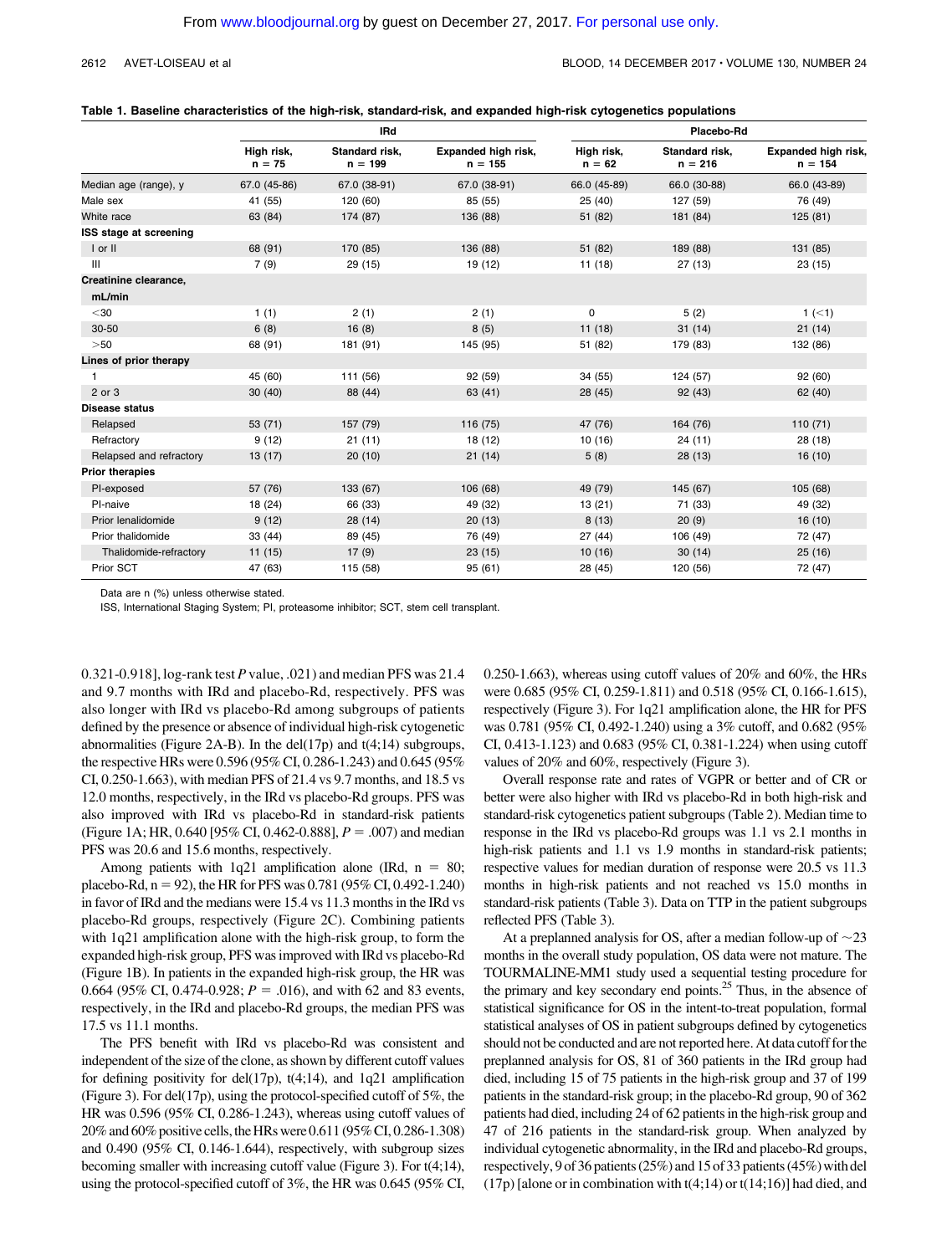BLOOD, 14 DECEMBER 2017 · VOLUME 130, NUMBER 24 IRD 1999 IRd IN RRMM PATIENTS WITH HIGH-RISK CYTOGENETICS 2613

Figure 1. Kaplan-Meier estimates of PFS by cytogenetic risk status. (A) PFS in high-risk and standard-risk patients. (B) PFS in expanded high-risk patients.



4 of 36 patients (11%) and 7 of 25 patients (28%) with t(4;14) alone had died.

### **Safety**

The overall safety profiles in the high-risk and standard-risk patients in each group are consistent with data reported for the overall population (Table 4). $25$  As seen in the overall population, in both high-risk and standard-risk patients, common adverse events were primarily of grade 1 or 2 severity, and included diarrhea, constipation, neutropenia, and anemia (supplemental Table 1, available on the Blood Web site). Rates

### **Discussion**

This subgroup analysis of the TOURMALINE-MM1 phase 3 study according to FISH cytogenetics showed that the addition of ixazomib to Rd overcomes the poor PFS associated with high-risk cytogenetic abnormalities in patients with RRMM. Reflecting the findings reported

of adverse events of clinical importance were also consistent with

previous reports (supplemental Table 2).<sup>25</sup>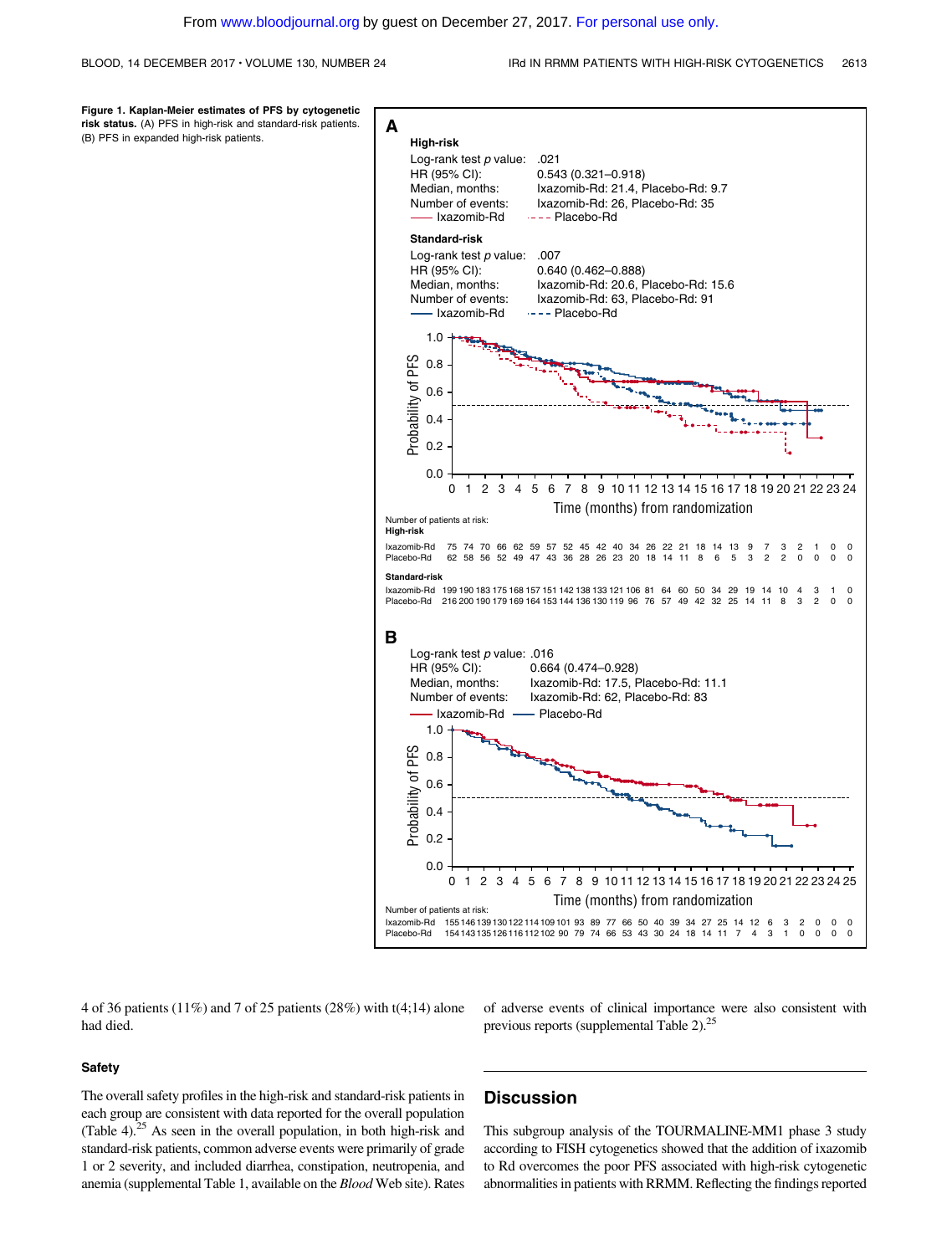2614 AVET-LOISEAU et al BLOOD, 14 DECEMBER 2017 · VOLUME 130, NUMBER 24



for the intent-to-treat population, $25$  the primary end point of PFS was prolonged with IRd vs placebo-Rd in patients with high-risk abnormalities and those with standard-risk cytogenetics, together with patient subgroups defined by the presence of individual high-risk cytogenetic abnormalities. The consistent benefit with IRd was also

demonstrated in the cytogenetic subgroups in terms of higher response rates and prolonged TTP. These findings suggest that the triplet regimen of IRd represents an active and tolerable treatment option, producing rapid responses, for patients with RRMM who have high-risk or standard-risk cytogenetics on FISH.

Figure 2. Kaplan-Meier estimates of PFS according to presence of individual cytogenetic abnormalities. PFS in patients with (A) del(17p), alone or in combination with t(4;14) and/or t(14;16); (B) t(4;14) alone; and (C) amp 1q21 alone.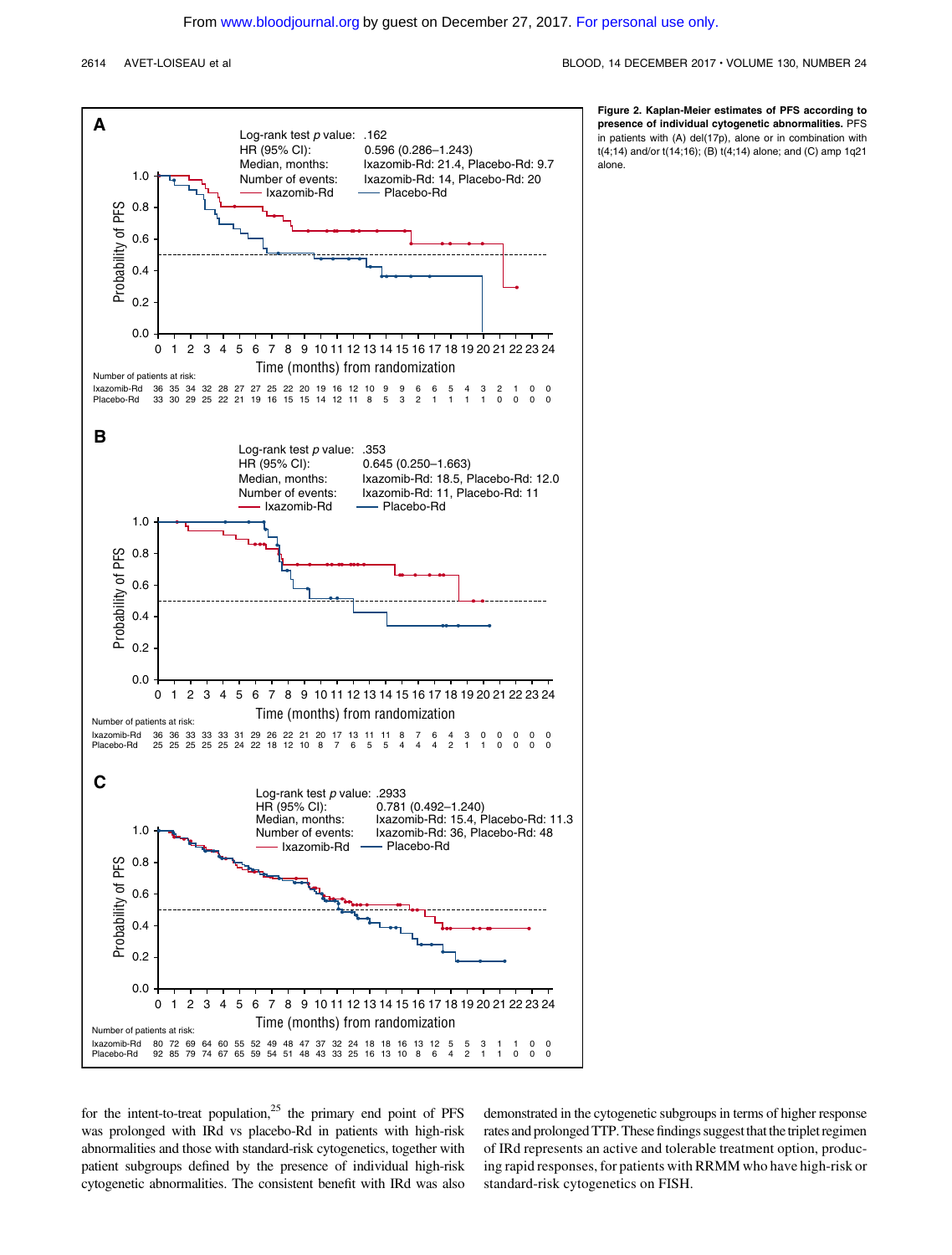|              | <b>Median PFS (months)</b><br>n/N (events/pts) |                  |                  |                                            |              |                                             |                                        |                                                  |  |
|--------------|------------------------------------------------|------------------|------------------|--------------------------------------------|--------------|---------------------------------------------|----------------------------------------|--------------------------------------------------|--|
| Variable     | Subgroup                                       | Rd               | Rd               | Ixazomib- Placebo- Ixazomib- Placebo<br>Rd | Rd           |                                             |                                        | <b>HR (95% CI)</b>                               |  |
| All patients | <b>ALL</b>                                     | 129/360          | 157/362          | 20.6                                       | 14.7         |                                             |                                        | $0.742(0.587 - 0.939)$                           |  |
| Cytogenetic  | High-risk                                      | 26/75            | 35/62            | 21.4                                       | 9.7          |                                             |                                        | $0.543(0.321 - 0.918)$                           |  |
| risk         | Expanded high-risk<br>Standard-risk            | 62/155<br>61/199 | 83/154<br>91/216 | 17.5<br>20.6                               | 11.1<br>15.6 |                                             |                                        | $0.664(0.474 - 0.928)$<br>$0.640(0.462 - 0.888)$ |  |
|              |                                                |                  |                  |                                            |              |                                             |                                        |                                                  |  |
|              | Positive (5%)                                  | 14/36            | 20/33            | 21.4                                       | 9.7          |                                             |                                        | $0.596(0.286 - 1.243)$                           |  |
| $del(17p)^*$ | Positive (20%)                                 | 13/29            | 19/30            | 21.4                                       | 6.7          |                                             |                                        | $0.611(0.286 - 1.308)$                           |  |
|              | Positive (60%)                                 | 10/19            | 8/14             | 15.7                                       | 5.1          |                                             |                                        | $0.490(0.146 - 1.644)$                           |  |
|              | Positive (3%)                                  | 11/36            | 11/25            | 18.5                                       | $12.0+$      |                                             |                                        | $0.645(0.250 - 1.663)$                           |  |
| $t(4;14)^*$  | Positive (20%)                                 | 11/36            | 10/22            | 18.5                                       | 12.0         |                                             |                                        | $0.685(0.259 - 1.811)$                           |  |
|              | Positive (60%)                                 | 8/25             | 8/15             | 18.5                                       | 9.3          |                                             |                                        | $0.518(0.166 - 1.615)$                           |  |
|              | Positive (3%)                                  | 36/80            | 48/92            | 15.4                                       | 11.3         |                                             |                                        | $0.781(0.492 - 1.240)$                           |  |
| Amp 1q21*    | Positive (20%)                                 | 31/73            | 41/79            | 16.4                                       | 11.3         |                                             |                                        | $0.682(0.413 - 1.123)$                           |  |
|              | Positive (60%)                                 | 25/50            | 31/55            | 11.9                                       | 11.1         |                                             |                                        | $0.683(0.381 - 1.224)$                           |  |
|              |                                                |                  |                  |                                            | 0.250        | 0.500<br>Favors $\leftarrow$<br>Ixazomib-Rd | 1.000<br>2.000<br>$\rightarrow$ Favors | Placebo-Rd                                       |  |

Figure 3. Forest plot of PFS among patient subgroups defined by cytogenetic abnormalities, including post hoc analyses of different cutoff values for individual abnormalities. \*del(17p) subgroup includes patients with del(17p) alone or in combination with t(4;14) or t(14;16); t(4;14) subgroup includes patients with t(4;14) alone; amp 1q21 subgroup includes patients with amp 1q21 alone.

In this protocol-specified subgroup analysis high-risk cytogenetics were defined as the presence of  $t(4;14)$ ,  $t(14;16)$ , and/or del(17p).<sup>25</sup> This is consistent with the FISH abnormalities used to define "high risk" in other phase 3 studies and analyses [with or without the rare t(14;20) translocation] in patients with MM.<sup>7,9,11-15</sup> The presence of these abnormalities has previously been shown to be associated with poor outcomes, including poor PFS and OS, relative to outcomes seen in patients without these abnormalities.<sup>7,9,14</sup> Consequently, there remains an ongoing unmet need in patients with MM not only to improve absolute outcomes in high-risk patients but also to provide long-term disease control and overcome the poor prognosis associated with these cytogenetic abnormalities. The findings from our analyses showed that, in patients with high-risk cytogenetics, there was an  $\sim$ 12-month improvement in median PFS with IRd vs placebo-Rd, and the HR for progression or death was 0.543 (95% CI, 0.321-0.918), corresponding to an 84% improvement in PFS with IRd. Of note, after a median follow-up of  $\sim$  15 months (intent-to-treat population), the median PFS with IRd was 21.4 months in high-risk patients, which was similar to the 20.6 months seen in standard-risk patients, whereas the respective medians in the placebo-Rd group were 9.7 and 15.6 months.

The PFS benefit with IRd vs placebo-Rd was also seen in analyses according to the presence or absence of each cytogenetic abnormality. The individual abnormalities t(4;14),<sup>16,17</sup> t(14;16),<sup>17,18</sup> and del(17p)  $17,19$  have been shown to be independent poor prognostic markers in MM. The findings from our analyses showed a consistent PFS benefit with IRd vs placebo-Rd across the different markers, with a HR of 0.596 (95% CI, 0.286-1.243) in patients with del(17p) and 0.645 (95% CI, 0.250-1.663) in patients with t(4;14).

Our results and data from other studies<sup>12,26</sup> in RRMM suggest that Rd is a less-than-optimal treatment of patients with high-risk

| Table 2. Response rates in the IRd and placebo-Rd groups according to cytogenetic subgroup |  |  |  |  |  |  |  |  |  |  |  |  |  |  |  |  |
|--------------------------------------------------------------------------------------------|--|--|--|--|--|--|--|--|--|--|--|--|--|--|--|--|
|--------------------------------------------------------------------------------------------|--|--|--|--|--|--|--|--|--|--|--|--|--|--|--|--|

|                                         |          | Overall response rate, n (%) |          | VGPR or better, n (%) | CR or better, n (%) |            |  |
|-----------------------------------------|----------|------------------------------|----------|-----------------------|---------------------|------------|--|
| Patients (N, ixazomib vs placebo group) | IRd      | Placebo-Rd                   | IRd      | Placebo-Rd            | IRd                 | Placebo-Rd |  |
| All (360 vs 362)                        | 282 (78) | 259 (72)                     | 173 (48) | 141 (39)              | 42(12)              | 24(7)      |  |
| Standard risk (199 vs 216)              | 160 (80) | 158 (73)                     | 191 (51) | 94 (44)               | 24 (12)             | 16(7)      |  |
| High risk* $(75 \text{ vs } 62)$        | 59 (79)  | 37(60)                       | 34(45)   | 13(21)                | 9(12)               | 1(2)       |  |
| del(17p)† (36 vs 33)                    | 26 (72)  | 16 (48)                      | 14 (39)  | 5(15)                 | 4(11)               | 0          |  |
| $t(4;14)$ alone (36 vs 25)              | 32(89)   | 19 (76)                      | 19(53)   | 7(28)                 | 5(14)               | 1 $(4)$    |  |
| Amp 1q21 alone (80 vs 92)               | 57 (71)  | 63 (62)                      | 35(44)   | 37(40)                | 7 (9)               | 8(9)       |  |
| Expanded high risk‡ (155 vs 154)        | 116 (75) | 100(65)                      | 69 (45)  | 50 (33)               | 16(10)              | 9(6)       |  |

\*t(4;14) and/or t(14;16) and/or del(17p).

†Alone or in combination with t(4;14) or t(14;16).

‡t(4;14) and/or t(14;16) and/or del(17p) and/or amp 1q21.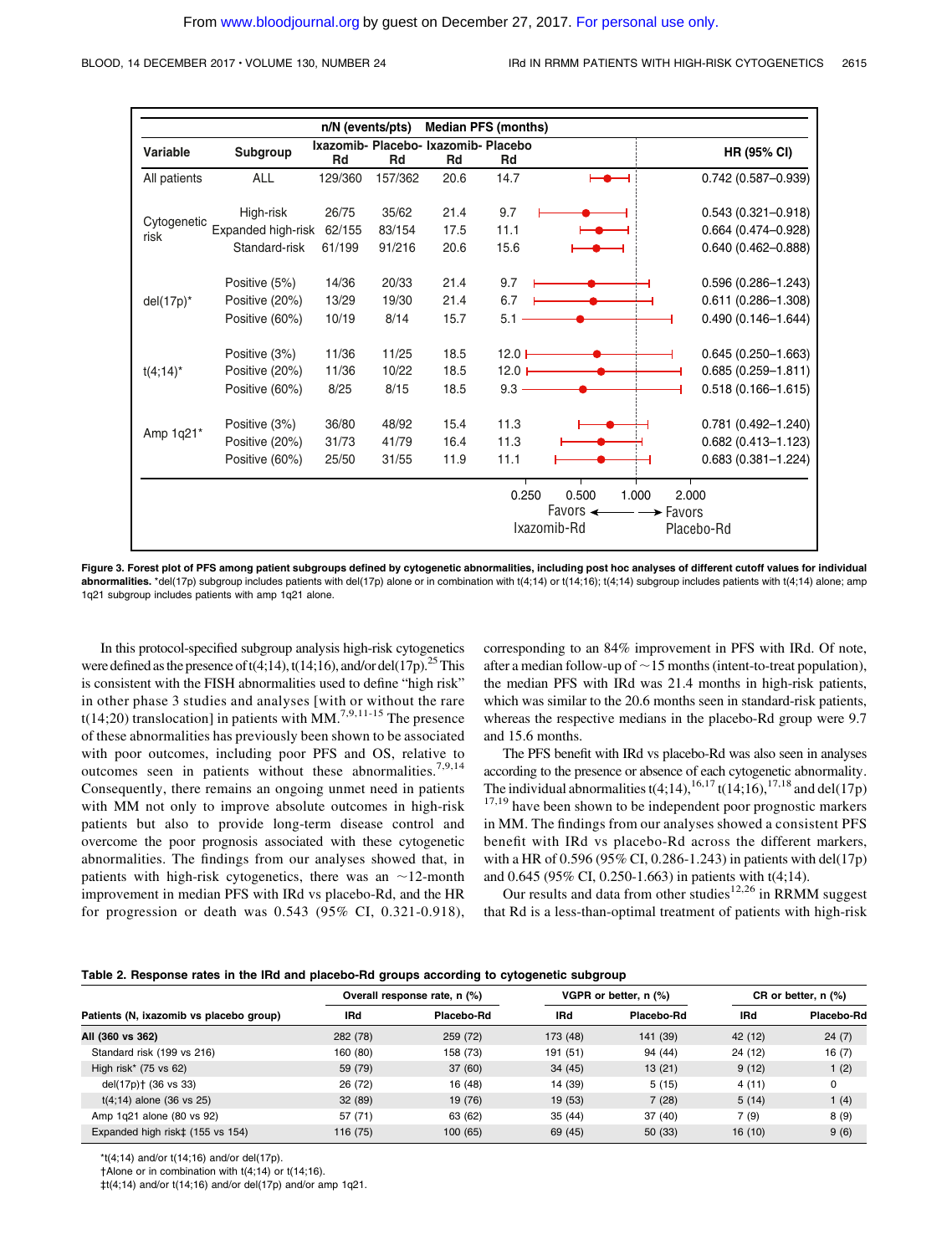|                                         | Median duration of response, mo |                  |            | <b>Median PFS, mo</b> |       |                 |      | Median time to progression, mo |       |  |
|-----------------------------------------|---------------------------------|------------------|------------|-----------------------|-------|-----------------|------|--------------------------------|-------|--|
| Patients (N, ixazomib vs placebo group) | IRd                             | Placebo-Rd       | <b>IRd</b> | Placebo-Rd            | ΗR    | 95% CI          | IRd  | Placebo-Rd                     | HR    |  |
| All (360 vs 362)                        | $20.5(n = 282)$                 | 15.0 (n = 259)   | 20.6       | 14.7                  | 0.742 | 0.587-0.939     | 21.4 | 15.7                           | 0.712 |  |
| Standard risk (199 vs 216)              | $NR (n = 160)$                  | $15.0(n = 158)$  | 20.6       | 15.6                  | 0.640 | 0.462-0.888     | 20.6 | 15.9                           | 0.626 |  |
| High risk* $(75 \text{ vs } 62)$        | $20.5(n = 59)$                  | 11.3 (n = 37)    | 21.4       | 9.7                   | 0.543 | $0.321 - 0.918$ | 21.4 | 12.0                           | 0.534 |  |
| del(17p)† (36 vs 33)                    | $20.5(n = 26)$                  | 12.0 (n = 16)    | 21.4       | 9.7                   | 0.596 | 0.286-1.243     | 21.4 | 12.9                           | 0.590 |  |
| $t(4;14)$ alone (36 vs 25)              | $17.5(n = 32)$                  | $7.2(n = 19)$    | 18.5       | 12.0                  | 0.645 | 0.250-1.663     | 18.5 | 12.0                           | 0.645 |  |
| Amp 1q21 alone (80 vs 92)               | 16.6 (n = 56)                   | 11.3 (n = $63$ ) | 15.4       | 11.3                  | 0.781 | $0.492 - 1.240$ | 16.4 | 12.3                           | 0.787 |  |
| Expanded high risk‡ (155 vs 154)        | $20.5(n = 115)$                 | $11.3(n = 100)$  | 17.5       | 11.1                  | 0.664 | 0.474-0.928     | 18.5 | 12.1                           | 0.672 |  |

Table 3. Duration of response, PFS, and time to progression in the IRd and placebo-Rd groups according to cytogenetic subgroup

NR, not reached.

\*t(4;14) and/or t(14;16) and/or del(17p).

†Alone or in combination with t(4;14) or t(14;16).

‡t(4;14) and/or t(14;16) and/or del(17p) and/or amp 1q21.

cytogenetics, particularly del(17p), further supporting the recommendation in the 2016 International Myeloma Working Group consensus paper that a triplet regimen containing an immunomodulatory drug and a proteasome inhibitor should be used for the treatment of MM patients with high-risk cytogenetic abnormalities.<sup>10</sup> Indeed, the combination of carfilzomib plus Rd has shown benefit in patients with high-risk cytogenetic abnormalities, although outcomes remained poorer than those for patients with standard-risk cytogenetics.<sup>12</sup> Similarly, previous work has indicated that prolonged administration of bortezomib therapy may improve the poor prognosis associated with del $(17p)^{27}$ Although other studies have reported limited benefit with bortezomib in patients with high-risk cytogenetics, these studies often involved a short course of bortezomib therapy, further highlighting the importance of prolonged proteasome inhibitor therapy in improving outcomes for patients with high-risk cytogenetics.<sup>28,29</sup> In TOURMALINE-MM1, patients received continuous IRd therapy until disease progression or unacceptable toxicity. It is therefore possible that the feasibility of continuous ixazomib treatment may contribute to the similar outcomes seen with IRd in patients with high-risk and those with standard-risk cytogenetics, indicating that IRd may be able to overcome the negative impact of high-risk cytogenetic abnormalities, including del(17p). Although the mechanism by which proteasome inhibitors have particular activity in patients with high-risk cytogenetic abnormalities is not well understood, and is likely to differ by particular cytogenetic abnormality, 1 hypothesis for increased activity in patients with del(17p), in which 1 p53 allele is lost,<sup>30</sup> involves increased levels of p53 as a result of proteasome activity inhibition, which then triggers apoptosis.31,32 Thus, long-term inhibition of the proteasome may be of importance for maintaining levels of this important tumor suppressor.

Although some evidence suggests that the effect of clone size may vary depending on the cytogenetic abnormality present,<sup>33</sup> the link between the size of the  $del(17p)$  clone in tumors and its negative impact on the clinical outcome of patients is still the subject of debate. Most of the recent publications reporting the effect of novel therapies on high-risk MM patients have used different "single" cutoffs (ranging from the presence of a single cell in the ELOQUENT-2 trial,<sup>26</sup> 1.5%-7.5% in the SWOG S0777 trial,<sup>34</sup> to a cutoff threshold of 60% of cells in the ASPIRE trial<sup>12</sup>), further limiting cross-trial comparisons and making it difficult to extrapolate the relationship between clone size and clinical outcome in those studies. In 2012, the European Myeloma Network provided guidelines regarding the cutoffs for FISH testing in MM studies involving cytogenetic assessments across multiple laboratories.<sup>35</sup> In contrast, in TOURMALINE-MM1, all cytogenetic testing was done using the same assay at a central laboratory, which allowed us to use the protocol-specified technical cutoff (false-positive rate) of the FISH probe used [5% positivity for  $del(17p)$ ]. Using this cutoff for positivity, 10% of the patients in TOURMALINE-MM1 had tumors carrying the del(17p) abnormality, similar to what has been observed in other studies.<sup>36</sup> Furthermore, in the placebo-Rd group, poorer outcomes in high-risk vs standard-risk patients showed that the presence of 5% del(17p)<sup>+</sup> cells within a tumor is sufficient to impart a poor clinical outcome, supporting the use of the false-positive rate, or technical cutoffs for each probe, to identify high-risk patients with del(17p).

We also performed post hoc analyses using cutoffs of 20% and 60% of cells to assess the impact of the size of the clone carrying high-risk features on clinical outcomes. Median PFS data suggest that the size of the  $del(17p)$  clone impacts long-term outcomes

|  |  |  | Table 4. Overall safety profile with IRd and placebo-Rd among high-risk and standard-risk patients |  |
|--|--|--|----------------------------------------------------------------------------------------------------|--|
|  |  |  |                                                                                                    |  |

|                                                        |               | High risk            | <b>Standard risk</b> |                       |  |
|--------------------------------------------------------|---------------|----------------------|----------------------|-----------------------|--|
|                                                        | IRd, $n = 74$ | Placebo-Rd, $n = 62$ | $IRd, n = 200$       | Placebo-Rd, $n = 214$ |  |
| Median treatment duration, mo                          | 16.3          | 9.9                  | 16.1                 | 14.7                  |  |
| Any adverse event                                      | 73 (99)       | 61 (98)              | 197 (99)             | 214 (100)             |  |
| Any grade $\geq$ 3 adverse event                       | 49 (66)       | 45 (73)              | 149 (75)             | 140 (65)              |  |
| Any serious adverse event                              | 31(42)        | 32(52)               | 90 (45)              | 101 (47)              |  |
| Adverse event resulting in dose reduction of any drug  | 30(41)        | 26(42)               | 119 (60)             | 110(51)               |  |
| Adverse event resulting in discontinuation of any drug | 13 (18)       | 16 (26)              | 55 (28)              | 42 (20)               |  |
| Adverse event resulting in discontinuation of regimen  | 6(8)          | 8(13)                | 42 (21)              | 31(14)                |  |
| On-study death                                         | 0             | 6(10)                | 9(5)                 | 13(6)                 |  |

Per the primary report from the study, exposure and safety data are reported from a prespecified analysis at a median follow up of  $\sim$  23 months. One patient with high-risk cytogenetics who was randomized to the ixazomib arm did not receive ixazomib and was not included in the ixazomib group safety population. Among patients with standardrisk cytogenetics, 1 patient randomized to the ixazomib arm did not receive ixazomib, and 2 patients randomized to the placebo arm accidentally received ixazomib and were conservatively included in the ixazomib group for analyses of exposure and safety.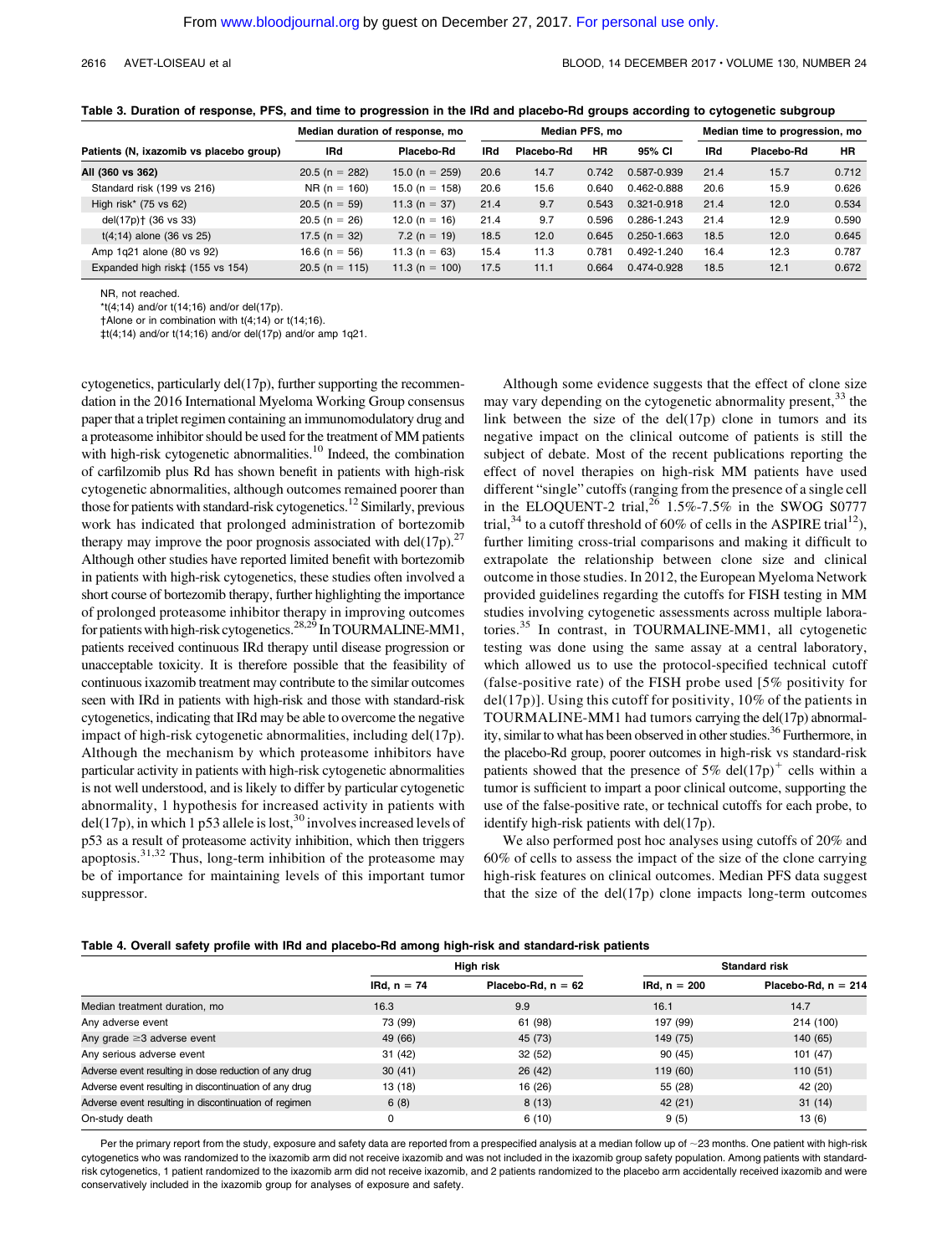(median PFS with IRd vs placebo-Rd was 21.4 vs 9.7 months using a 5% cutoff, 21.4 vs 6.7 months using a 20% cutoff, and 15.7 vs 5.1 months using a 60% cutoff) (Figure 3). HRs ranging from 0.490 (95% CI, 0.146-1.644; 60% cutoff) to 0.611 (95% CI, 0.286-1.308; 20% cutoff) demonstrate a consistent PFS benefit with IRd vs placebo-Rd, regardless of the cutoff value for del(17p). However, due to the small number of patients in the group with  $\geq 60\%$  positive cells, findings should be interpreted with caution. In patients with t(4;14), a consistent benefit withixazomib was seen using the protocolspecified 3% cutoff and in the post hoc analyses using 20% and 60% cutoffs (HRs of 0.518-0.685).

In addition to the previously defined high-risk cytogenetic abnormalities, the 2016 International Myeloma Working Group consensus paper includes gain of 1q on FISH as a high-risk feature<sup>10</sup>; this abnormality has also been shown to confer poor prognosis in other studies and analyses in  $MM^{17,20,21}$  and has been suggested as 1 of the most important markers of poor prognosis with current treatments.21We therefore undertook a post hoc analysis of outcomes according to the presence of this abnormality, and incorporated patients with 1q21 amplification within the expanded high-risk group. As with the other high-risk subgroups and abnormalities, our findings showed a consistent PFS benefit with IRd vs placebo-Rd in patients with amp 1q21 alone (3% cutoff; HR, 0.781; 95% CI, 0.492-1.240) and in the expanded high-risk cytogenetics subgroup (HR, 0.664; 95% CI, 0.474-0.928). Interestingly, in patients with an isolated 1q21 amplification, a greater magnitude of PFS benefit with IRd was noted with the 20% and 60% cutoffs (HR, 0.682 and 0.683, respectively) than with a 3% cutoff (HR, 0.781; 95% CI, 0.492-1.240), suggesting that, in contrast to del(17p), the negative prognostic impact of 1q21 and benefit of the addition of ixazomib to Rd are more dependent on the clone size. The improvement in median PFS with IRd vs placebo-Rd appeared somewhat shorter in patients with amp 1q21 alone as compared with the other high-risk abnormalities, suggesting that IRd can improve, but not overcome, the adverse outcome associated with this abnormality. These data are of particular interest because few studies have analyzed the ability of novel therapies to impact the prognostic value of  $1q21$  amplification.<sup>37</sup> It should, however, be noted that 1q21 amplification frequently cosegregates with other cytogenetic abnormalities such as del(1p), which may also contribute to the poorer outcomes seen in these patients.<sup>38,39</sup>

As might be expected, our analyses of treatment exposure and toxicities indicated that the safety profile of IRd was generally consistent in high-risk and standard-risk patients, and with the findings in the intent-to-treat population.<sup>25</sup> Importantly, the median treatment duration with IRd appeared consistent between high-risk and standard-risk patients, whereas in the placebo-Rd group, the median duration appeared  $\sim$  5 months shorter in high-risk vs standard-risk patients. The manageable toxicity and tolerability of the IRd regimen thus appear to enable prolonged proteasome inhibitor–based treatment, thought to be important for improved outcomes in patients with high-risk cytogenetic abnormalities, $27$  as noted earlier.

In conclusion, IRd demonstrated substantial benefit vs placebo-Rd, with limited additional toxicity, in patients with RRMM and high-risk or standard-risk cytogenetics, and appeared to improve the poor PFS associated with high-risk cytogenetic abnormalities. A consistent PFS benefit was seen across individual adverse cytogenetic abnormalities and across a range of cutoff values used to define the presence of the abnormalities. The tolerable all-oral IRd regimen may therefore represent an important treatment option for patients with RRMM, regardless

of cytogenetics, but notably for patients with high-risk abnormalities requiring prolonged active therapy to control their aggressive disease.

### Acknowledgments

The authors acknowledge writing support from Steve Hill and Jane Saunders of FireKite, an Ashfield company, part of UDG Healthcare plc, during the development of this manuscript, which was funded by Millennium Pharmaceuticals, Inc, and complied with Good Publication Practice 3 ethical guidelines.<sup>40</sup>

This work was supported by grants from Millennium Pharmaceuticals, Inc, a wholly owned subsidiary of Takeda Pharmaceutical Company Limited.

### Authorship

Contribution: P.M., P.G.R., D.B., J.L., H.v.d.V., D.-L.E., and A.d.B. contributed to the study concept and design; H.A.-L., D.B., J.L., H.v.d.V., D.-L.E., and A.d.B. analyzed and interpreted the data and drafted the manuscript; and all authors collected and assembled the data, provided the study materials or patients, contributed to critically revising the manuscript, and reviewed and approved the final version of the manuscript.

Conflict-of-interest disclosure: A. Palumbo has received research funding from Amgen, Novartis, Bristol-Myers Squibb (BMS), Genmab A/S, Celgene, Janssen-Cilag, Millennium Pharmaceuticals, Inc, a wholly owned subsidiary of Takeda Pharmaceutical Company Limited, Sanofi Aventis, Merck, and Binding Site, and received personal fees from Amgen, Novartis, BMS, Genmab A/S, Celgene, Janssen-Cilag, Millennium Pharmaceuticals, Inc, Sanofi Aventis, and Merck. S.K. has received institutional consultancy funding from Merck, Millennium Pharmaceuticals, Inc, Celgene, Sanofi, Amgen, Janssen, Glycomimetics, and R01, and has received personal fees from Skyline Diagnostics, Noxxon, and Kesios. C.L. has received grant funding from Millennium Pharmaceuticals, Inc, a wholly owned subsidiary of Takeda Pharmaceutical Company Limited, and received personal fees from Celgene, Janssen, and BMS outside of the submitted work. P.M. reports third-party funding from Millennium Pharmaceuticals, Inc and Celgene, and received personal fees from BMS, Janssen, and Novartis. J.S.-M. has received funding for advisory boards from Novartis, Celgene, Janssen, Millennium Pharmaceuticals, Inc, Onyx, BMS, Merck Sharp & Dohme Corp (MSD), and Amgen. P.G.R. has received funding for advisory boards from Celgene, Novartis, and Millennium Pharmaceuticals, Inc. T.M. has received funding for advisory boards from Janssen-Cilag, Novartis, Millennium Pharmaceuticals, Inc and BMS. M.C. has received personal fees from Millennium Pharmaceuticals, Inc, Celgene, Amgen, and Janssen outside of the submitted work. N.J.B. has received personal fees from Millennium Pharmaceuticals, Inc outside of the submitted work. P.G. has received personal fees from Celgene, Roche, and Novartis outside of the submitted work. H.v.d.V. is an employee of Millennium Pharmaceuticals, Inc, a wholly owned subsidiary of Takeda Pharmaceutical Company Limited, and stockholder in Johnson & Johnson. D.-L.E. was an employee of Millennium Pharmaceuticals, Inc, a wholly owned subsidiary of Takeda PharmaceuticalCompany Limited, atthe time of the study, and stockholder in Johnson & Johnson. D.B. is an employee of Millennium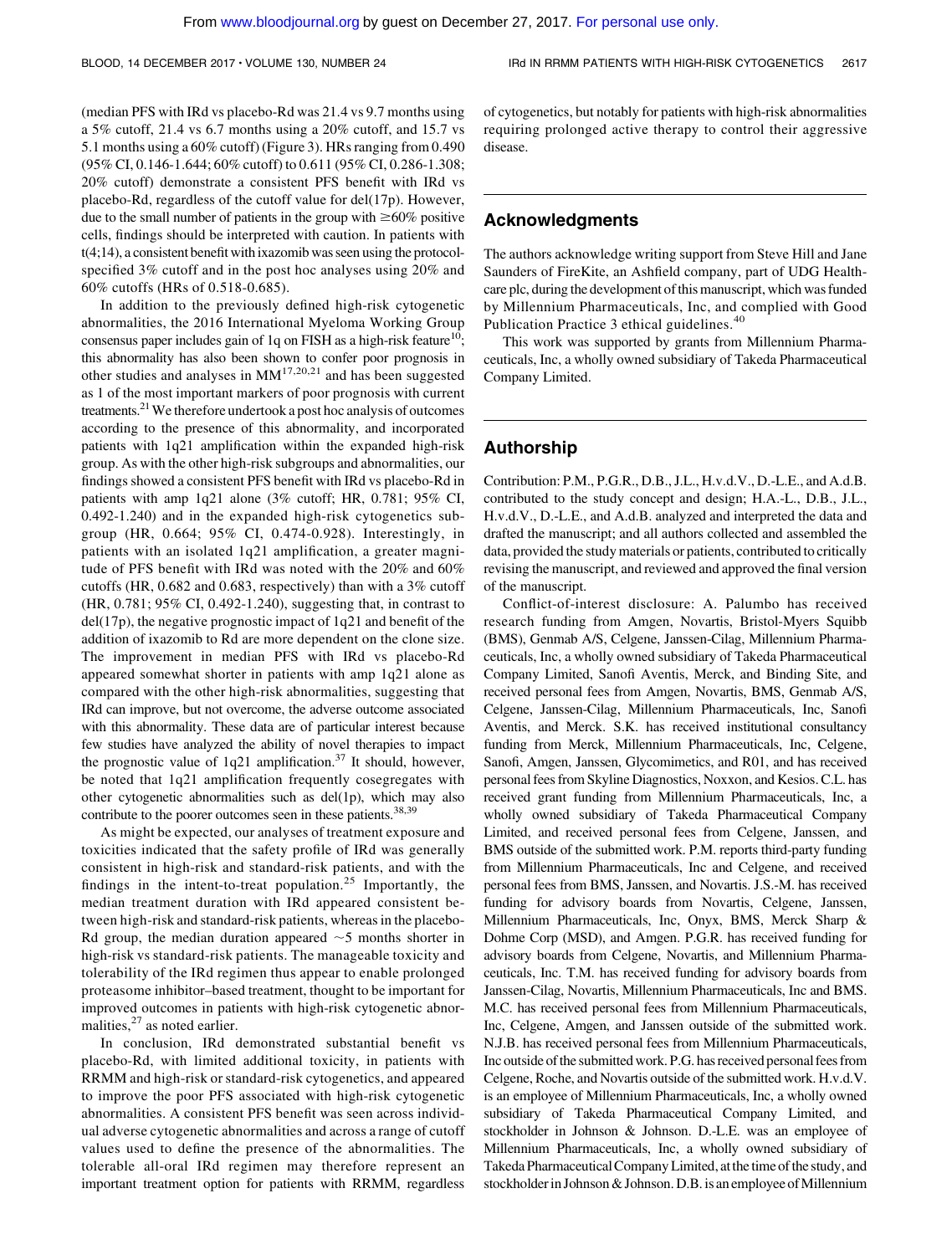### 2618 AVET-LOISEAU et al BLOOD, 14 DECEMBER 2017 · VOLUME 130, NUMBER 24

Pharmaceuticals, Inc, a wholly owned subsidiary of Takeda Pharmaceutical Company Limited. The remaining authors declare no competing financial interests.

Correspondence: Hervé Avet-Loiseau, University Cancer Center of Toulouse Institut National de la Sante, Toulouse, France; e-mail: ´ [avet-loiseau.h@chu-toulouse.fr.](mailto:avet-loiseau.h@chu-toulouse.fr)

### References

- 1. Anderson KC, Alsina M, Atanackovic D, et al. NCCN guidelines insights: multiple myeloma, version 3.2016. J Natl Compr Canc Netw. 2016; 14(4):389-400.
- 2. Mateos MV, Ocio EM, Paiva B, et al. Treatment for patients with newly diagnosed multiple myeloma in 2015. Blood Rev. 2015;29(6): 387-403.
- 3. Moreau P, San Miguel J, Sonneveld P, et al; ESMO Guidelines Committee. Multiple myeloma: ESMO clinical practice guidelines for diagnosis, treatment and follow-up. Ann Oncol. 2017; 28(suppl\_4):iv52-iv61.
- 4. Röllig C, Knop S, Bornhäuser M. Multiple myeloma. Lancet. 2015;385(9983):2197-2208.
- 5. Usmani SZ, Lonial S. Novel drug combinations for the management of relapsed/refractory multiple myeloma. Clin Lymphoma Myeloma Leuk. 2014; 14(suppl):S71-S77.
- Kazmi SM, Nusrat M, Gunaydin H, et al. Outcomes among high-risk and standard-risk multiple myeloma patients treated with high-dose chemotherapy and autologous hematopoietic stem-cell transplantation. Clin Lymphoma Myeloma Leuk. 2015;15(11):687-693.
- 7. Kumar SK, Dispenzieri A, Lacy MQ, et al. Continued improvement in survival in multiple myeloma: changes in early mortality and outcomes in older patients. Leukemia. 2014;28(5): 1122-1128.
- 8. Mikhael JR, Dingli D, Roy V, et al; Mayo Clinic. Management of newly diagnosed symptomatic multiple myeloma: updated Mayo Stratification of Myeloma and Risk-Adapted Therapy (mSMART) consensus guidelines 2013 [published correction appears in Mayo Clin Proc. 2013;88(7):777]. Mayo Clin Proc. 2013;88(4):360-376.
- 9. Palumbo A, Avet-Loiseau H, Oliva S, et al. Revised International Staging System for Multiple Myeloma: a report from International Myeloma Working Group. J Clin Oncol. 2015;33(26): 2863-2869.
- 10. Sonneveld P, Avet-Loiseau H, Lonial S, et al. Treatment of multiple myeloma with high-risk cytogenetics: a consensus of the International Myeloma Working Group. Blood. 2016;127(24): 2955-2962.
- 11. Avet-Loiseau H, Hulin C, Benboubker L, et al. Impact of cytogenetics on outcomes of transplantineligible patients with newly diagnosed multiple myeloma treated with continuous lenalidomide plus low-dose dexamethasone in the first (MM-020) trial [abstract]. Blood. 2015;126(23):730.
- 12. Avet-Loiseau H, Fonseca R, Siegel D, et al. Carfilzomib significantly improves the progression-free survival of high-risk patients in multiple myeloma. Blood. 2016;128(9): 1174-1180.
- 13. Chng WJ, Goldschmidt H, Dimopoulos MA, et al. Carfilzomib-dexamethasone vs bortezomibdexamethasone in relapsed or refractory multiple myeloma by cytogenetic risk in the phase 3 study ENDEAVOR. Leukemia. 2017;31(6):1368-1374.
- 14. Fonseca R, Bergsagel PL, Drach J, et al; International Myeloma Working Group. International Myeloma Working Group molecular classification of multiple myeloma: spotlight review. Leukemia. 2009;23(12):2210-2221.
- 15. San Miguel JF, Schlag R, Khuageva NK, et al. Persistent overall survival benefit and no increased risk of second malignancies with bortezomib-melphalan-prednisone versus melphalan-prednisone in patients with previously untreated multiple myeloma. J Clin Oncol. 2013; 31(4):448-455.
- 16. Chretien ML, Corre J, Lauwers-Cances V, et al. Understanding the role of hyperdiploidy in myeloma prognosis: which trisomies really matter? Blood. 2015;126(25):2713-2719.
- 17. Kuiper R, van Duin M, van Vliet MH, et al. Prediction of high- and low-risk multiple myeloma based on gene expression and the International Staging System. Blood. 2015;126(17):1996-2004.
- 18. Ross FM, Chiecchio L, Dagrada G, et al; UK Myeloma Forum. The t(14;20) is a poor prognostic factor in myeloma but is associated with long-term stable disease in monoclonal gammopathies of undetermined significance. Haematologica. 2010; 95(7):1221-1225.
- 19. Sergentanis TN, Kastritis E, Terpos E, Dimopoulos MA, Psaltopoulou T. Cytogenetics and survival of multiple myeloma: isolated and combined effects. Clin Lymphoma Myeloma Leuk. 2016;16(6):335-340.
- 20. Boyd KD, Ross FM, Chiecchio L, et al; NCRI Haematology Oncology Studies Group. A novel prognostic model in myeloma based on cosegregating adverse FISH lesions and the ISS: analysis of patients treated in the MRC Myeloma IX trial. Leukemia. 2012;26(2):349-355.
- 21. Nahi H, Våtsveen TK, Lund J, et al. Proteasome inhibitors and IMiDs can overcome some high-risk cytogenetics in multiple myeloma but not gain 1q21. Eur J Haematol. 2016;96(1):46-54.
- 22. Sawyer JR, Tian E, Heuck CJ, et al. Evidence of an epigenetic origin for high-risk 1q21 copy number aberrations in multiple myeloma. Blood. 2015;125(24):3756-3759.
- 23. Chng WJ, Dispenzieri A, Chim CS, et al; International Myeloma Working Group. IMWG consensus on risk stratification in multiple myeloma. Leukemia. 2014;28(2):269-277.
- 24. Dingli D, Ailawadhi S, Bergsagel PL, et al. Therapy for relapsed multiple myeloma: guidelines from the Mayo stratification for myeloma and risk-adapted therapy. Mayo Clin Proc. 2017;92(4):578-598.
- 25. Moreau P, Masszi T, Grzasko N, et al; TOURMALINE-MM1 Study Group. Oral ixazomib, lenalidomide, and dexamethasone for multiple myeloma. N Engl J Med. 2016;374(17): 1621-1634.
- 26. Lonial S, Dimopoulos M, Palumbo A, et al; ELOQUENT-2 Investigators. Elotuzumab therapy for relapsed or refractory multiple myeloma. N Engl J Med. 2015;373(7):621-631.
- 27. Neben K, Lokhorst HM, Jauch A, et al. Administration of bortezomib before and after autologous stem cell transplantation improves outcome in multiple myeloma patients with deletion 17p. Blood. 2012;119(4):940-948.
- 28. Avet-Loiseau H, Leleu X, Roussel M, et al. Bortezomib plus dexamethasone induction improves outcome of patients with t(4;14) myeloma but not outcome of patients with del(17p). J Clin Oncol. 2010;28(30):4630-4634.
- 29. Mateos MV, Oriol A, Martínez-López J, et al. Maintenance therapy with bortezomib plus thalidomide or bortezomib plus prednisone in elderly multiple myeloma patients included in the GEM2005MAS65 trial. Blood. 2012;120(13): 2581-2588.
- 30. Herrero AB, Rojas EA, Misiewicz-Krzeminska I, Krzeminski P, Gutiérrez NC. Molecular mechanisms of p53 deregulation in cancer: an overview in multiple myeloma. Int J Mol Sci. 2016; 17(12):E2003.
- 31. Ling YH, Liebes L, Jiang JD, et al. Mechanisms of proteasome inhibitor PS-341-induced G(2)-Mphase arrest and apoptosis in human non-small cell lung cancer cell lines. Clin Cancer Res. 2003; 9(3):1145-1154.
- 32. Ling YH, Liebes L, Ng B, et al. PS-341, a novel proteasome inhibitor, induces Bcl-2 phosphorylation and cleavage in association with G2-M phase arrest and apoptosis. Mol Cancer Ther. 2002;1(10):841-849.
- 33. An G, Li Z, Tai YT, et al. The impact of clone size on the prognostic value of chromosome aberrations by fluorescence in situ hybridization in multiple myeloma. Clin Cancer Res. 2015;21(9): 2148-2156.
- 34. Durie BG, Hoering A, Abidi MH, et al. Bortezomib with lenalidomide and dexamethasone versus lenalidomide and dexamethasone alone in patients with newly diagnosed myeloma without intent for immediate autologous stem-cell transplant (SWOG S0777): a randomised, openlabel, phase 3 trial. Lancet. 2017;389(10068): 519-527.
- Ross FM, Avet-Loiseau H, Ameye G, et al; European Myeloma Network. Report from the European Myeloma Network on interphase FISH in multiple myeloma and related disorders. Haematologica. 2012;97(8):1272-1277.
- 36. Bergsagel PL, Mateos MV, Gutierrez NC, Rajkumar SV, San Miguel JF. Improving overall survival and overcoming adverse prognosis in the treatment of cytogenetically high-risk multiple myeloma. Blood. 2013;121(6):884-892.
- 37. Chang H, Trieu Y, Qi X, Jiang NN, Xu W, Reece D. Impact of cytogenetics in patients with relapsed or refractory multiple myeloma treated with bortezomib: adverse effect of 1q21 gains. Leuk Res. 2011;35(1):95-98.
- 38. Jaksic W, Trudel S, Chang H, et al. Clinical outcomes in t(4;14) multiple myeloma: a chemotherapy-sensitive disease characterized by rapid relapse and alkylating agent resistance. J Clin Oncol. 2005;23(28):7069-7073.
- 39. Neben K, Jauch A, Bertsch U, et al. Combining information regarding chromosomal aberrations t(4;14) and del(17p13) with the International Staging System classification allows stratification of myeloma patients undergoing autologous stem cell transplantation. Haematologica. 2010;95(7): 1150-1157.
- 40. Battisti WP, Wager E, Baltzer L, et al. Good publication practice for communicating companysponsored medical research: GPP3. Ann Intern Med. 2015;163(6):461-464.